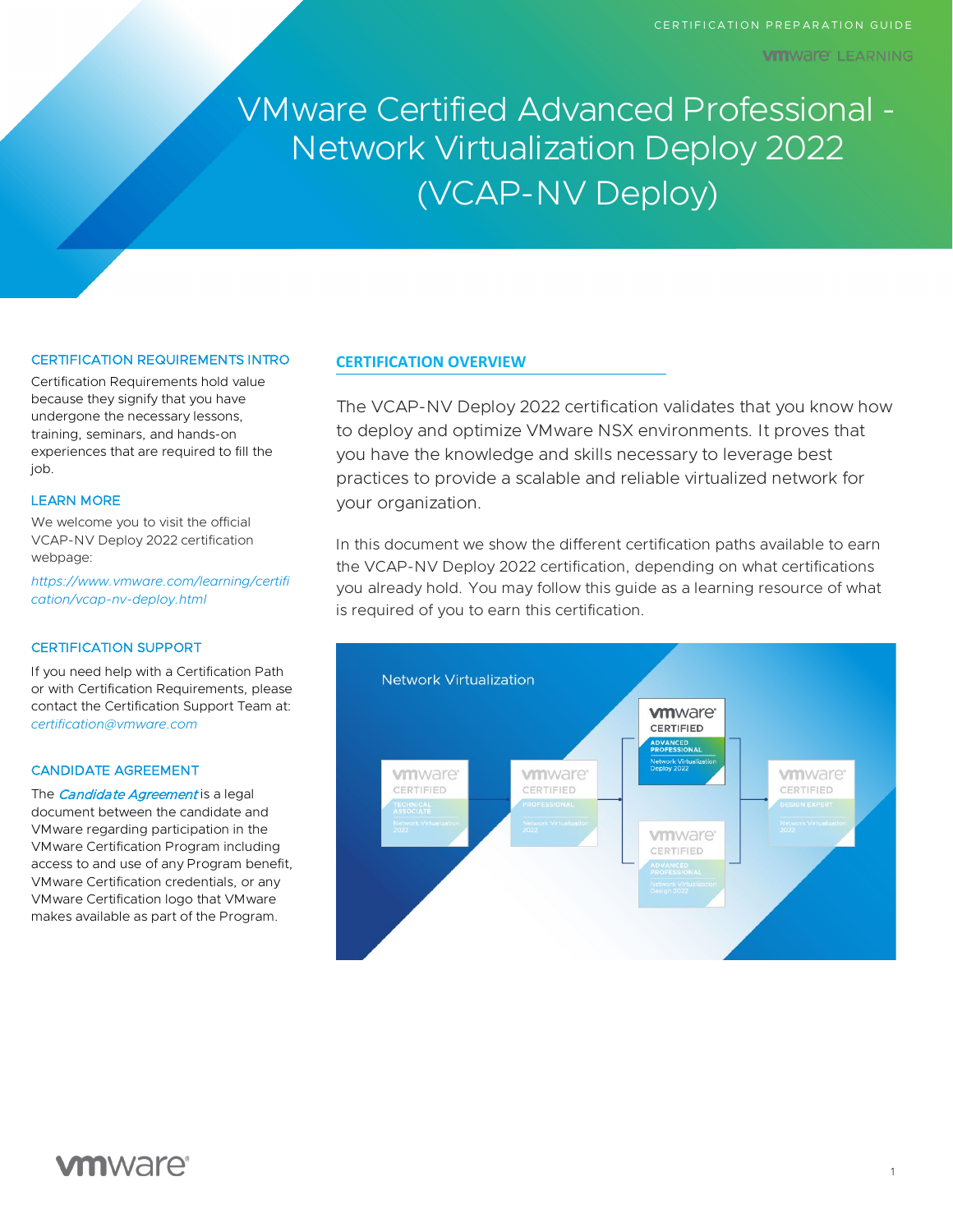# Certification Path Requirements

| Certification path if you hold no VCAP certifications                                                                       | Certification path if you hold a VCAP-NV Deploy 2021                                                                                                              |
|-----------------------------------------------------------------------------------------------------------------------------|-------------------------------------------------------------------------------------------------------------------------------------------------------------------|
| 1. (Required) Earn the VCP-NV 2022 (Or hold a VCP-NV 2021)<br><b>VCP-NV 2022</b>                                            | 1. Option 1 - Attend ONE of the training courses in 2022                                                                                                          |
| 2. (Recommended) Attend ONE of the training courses                                                                         | Courses used by VM ware to develop this exam and strongly<br>recommended to you for exam preparation:                                                             |
| VMware NSX: Troubleshooting and Operations [V6.4]                                                                           | <b>VMware NSX: Troubleshooting and Operations [V6.4]</b>                                                                                                          |
| <b>VMware NSX-T Data Center: Troubleshooting and Operations</b><br>[V3.O]                                                   | VMware NSX-T Data Center: Troubleshooting and Operations [V3.0]                                                                                                   |
| 3. (Required) Review and study the topics and objectives listed                                                             | Courses VM ware will accept which meet training course requirements<br>(List includes the courses used to develop this exam.):                                    |
| in the <i>Exam Guide (3V0-643)</i> OR <i>Exam Guide (3V0-41.22)</i> and                                                     | <i>VMware NSX-T Data Center: What's New [V3.2]</i>                                                                                                                |
| pass ONE of the qualifying exams:                                                                                           | VMware NSX-T Data Center: What's New [V3.2] - On Demand                                                                                                           |
| Preferred VCAP Deploy exam registration method is online to<br>ensure all candidate details are received to deliver the lab | <b>VMware NSX-T Data Center: Troubleshooting and Operations [V3.2]</b>                                                                                            |
| exam. Lab exam appointments are required to schedule at least                                                               | <i>VMware NSX-T Data Center for Intrinsic Security [V3.1]</i>                                                                                                     |
| 24 - 48 hours prior to the appointment date.                                                                                | VMware NSX-T Data Center for Intrinsic Security [V3.1] - On Demand                                                                                                |
|                                                                                                                             | VMware NSX: Troubleshooting and Operations [V6.4] - On Demand                                                                                                     |
| <b>VMware Certified Advanced Professional 6 - Network</b>                                                                   | VMware NSX: Troubleshooting and Operations [V6.4]                                                                                                                 |
| Virtualization Deployment Exam (3V0-643) (Retiring soon on<br>August 31, 2022)                                              | VMware NSX-T Data Center: Troubleshooting and Operations [V3.0]                                                                                                   |
| 205 Minutes 23 Questions \$450 USD                                                                                          | <b>VMware NSX-TData Center: Migration from NSX Data Center for</b><br>vSphere                                                                                     |
| Schedule Exam                                                                                                               | <b>VMware NSX-TData Center: Migration from NSX Data Center for</b><br>vSphere - On Demand                                                                         |
| Advanced Deploy VMware NSX-T Data Center 3.x (3V0-41.22)                                                                    | <b>VMware NSX-T Data Center: Multisite Deployments with Federation</b>                                                                                            |
| 220 Minutes 16 Questions \$450 USD                                                                                          | VMware NSX-T Data Center: Troubleshooting and Operations [V3.0]<br>- On Demand                                                                                    |
| Schedule Exam                                                                                                               | <b>VMware Cloud Director: Advanced Networking with NSX-T Data</b><br>Center [V10.2]                                                                               |
|                                                                                                                             | VMware NSX-T Data Center: Multisite Deployments with Federation -<br>On Demand                                                                                    |
|                                                                                                                             | 2. Option 2 - Review and study the topics and objectives listed in the<br>Exam Guide (3V0-643) OR Exam Guide (3V0-41.22) and pass ONE of<br>the qualifying exams: |
|                                                                                                                             | VMware Certified Advanced Professional 6 - Network Virtualization<br>Deployment Exam (3V0-643) (Retiring soon on August 31, 2022)                                 |
|                                                                                                                             | 205 Minutes 23 Questions \$450 USD                                                                                                                                |
|                                                                                                                             | <b>Schedule Exam</b>                                                                                                                                              |
|                                                                                                                             | Advanced Deploy VMware NSX-T Data Center 3.x (3V0-41.22)                                                                                                          |
|                                                                                                                             | 220 Minutes 16 Questions \$450 USD                                                                                                                                |
|                                                                                                                             | <b>Schedule Exam</b>                                                                                                                                              |

# **vm**ware<sup>®</sup>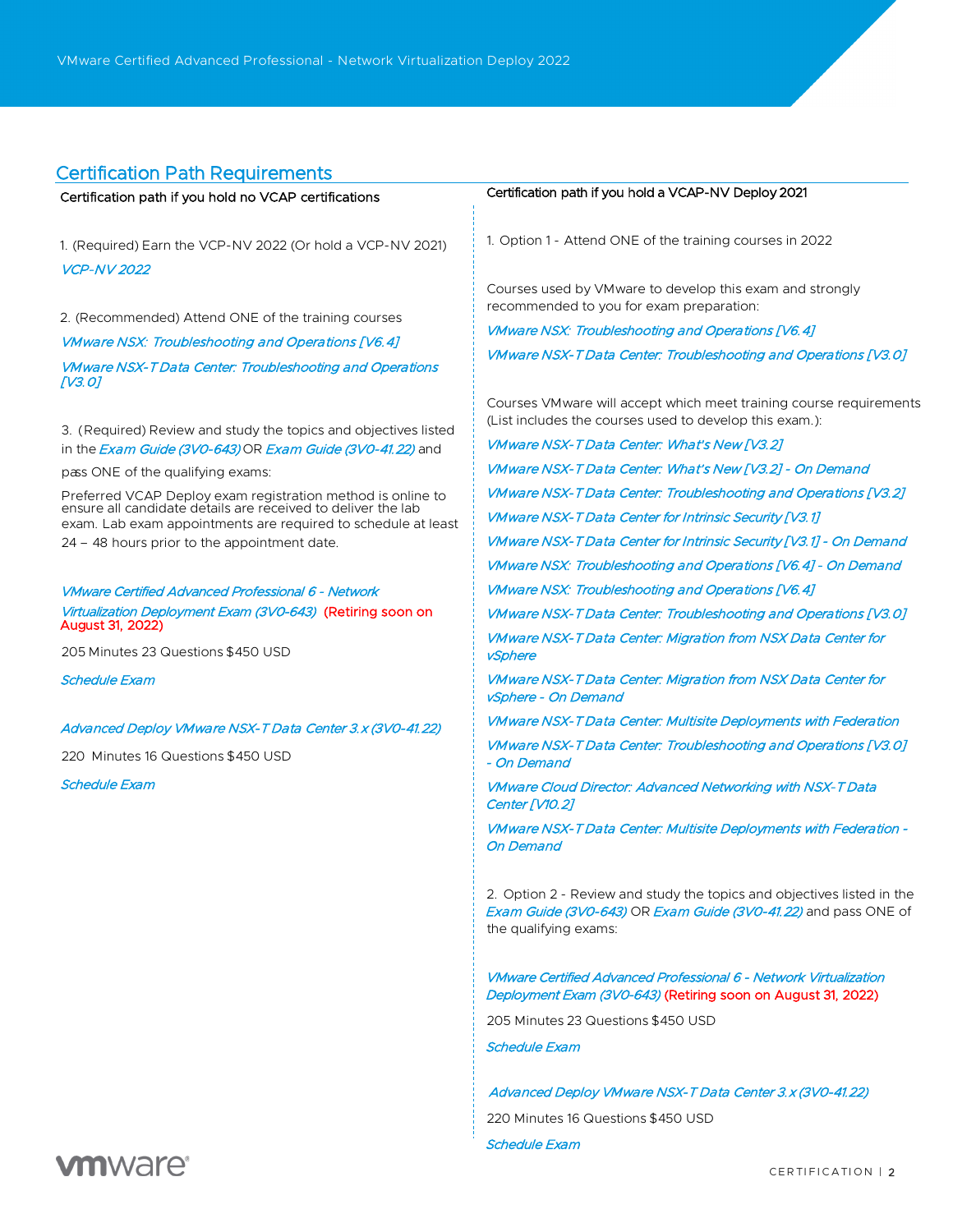# Certification Path Requirements

Certification path if you hold a VCAP-CMA Design 2019 or Newer OR VCAP-CMA Deploy 2019 or Newer OR VCAP-DTM Design 2019 or Newer OR VCAP-DTM Deploy 2019 or Newer OR VCAP-DCV Design 2019 or Newer OR VCAP-DCV Deploy 2019 or Newer

1. (Required) Earn the VCP-NV 2022 (Or hold a VCP-NV 2021) [VCP-NV 2022](https://www.vmware.com/learning/certification/vcp-nv-nsxt.html)

2. (Recommended) Attend ONE of the training courses

[VMware NSX: Troubleshooting and Operations \[V6.4\]](https://mylearn.vmware.com/mgrreg/courses.cfm?ui=www_edu&a=one&id_subject=83188)  [VMware NSX-T Data Center: Troubleshooting and Operations](https://mylearn.vmware.com/mgrReg/courses.cfm?ui=www_edu&a=one&id_subject=93814)  [\[V3.0\]](https://mylearn.vmware.com/mgrReg/courses.cfm?ui=www_edu&a=one&id_subject=93814)

3. (Required) Review and study the topics and objectives listed in th e [Exam Guide \(3V0-643\)](https://www.vmware.com/content/dam/digitalmarketing/vmware/en/pdf/certification/vmw-vcap6-nv-deploy-3v0-643-guide.pdf) OR [Exam Guide \(3V0-41.22\)](https://www.vmware.com/content/dam/digitalmarketing/vmware/en/pdf/certification/vmw-vcap-nv-deploy-exam-guide.pdf) and pass ONE of the qualifying exams:

Preferred VCAP Deploy exam registration method is online to ensure all candidate details are received to deliver the lab exam. Lab exam appointments are required to schedule at least 24 – 48 hours prior to the appointment date.

[VMware Certified Advanced Professional 6 - Network](https://www.vmware.com/learning/certification/vcap6-nv-deploy-exam.html) [Virtualization Deployment Exam \(3V0-643\)](https://www.vmware.com/learning/certification/vcap6-nv-deploy-exam.html) (Retiring soon on August 31, 2022)

205 Minutes 23 Questions \$450 USD [Schedule Exam](http://mylearn.vmware.com/quiz.cfm?item=75261) 

### [Advanced Deploy VMware NSX-T Data Center 3.x \(3V0-41.22\)](https://www.vmware.com/learning/certification/vcap-nv-deploy-3x-exam.html)

220 Minutes 16 Questions \$450 USD

[Schedule Exam](http://mylearn.vmware.com/quiz.cfm?item=98366)

# Certification path if hold a VCAP-NV Deploy 2019 or Newer OR VCAP-NV Design 2019 or Newer

1. (Recommended) Attend ONE of the training courses

[VMware NSX: Troubleshooting and Operations \[V6.4\]](https://mylearn.vmware.com/mgrreg/courses.cfm?ui=www_edu&a=one&id_subject=83188)  [VMware NSX-T Data Center: Troubleshooting and Operations](https://mylearn.vmware.com/mgrReg/courses.cfm?ui=www_edu&a=one&id_subject=93814)  [\[V3.0\]](https://mylearn.vmware.com/mgrReg/courses.cfm?ui=www_edu&a=one&id_subject=93814)

2. (Required) Review and study the topics and objectives listed in the **[Exam Guide \(3V0-643\)](https://www.vmware.com/content/dam/digitalmarketing/vmware/en/pdf/certification/vmw-vcap6-nv-deploy-3v0-643-guide.pdf) OR Exam Guide (3V0-41.22)** and pass ONE of the qualifying exams:

Preferred VCAP Deploy exam registration method is online to ensure all candidate details are received to deliver the lab exam. Lab exam appointments are required to schedule at least 24 – 48 hours prior to the appointment date.

# [VMware Certified Advanced Professional 6 - Network Virtualization](https://www.vmware.com/learning/certification/vcap6-nv-deploy-exam.html)  [Deployment Exam \(3V0-643\)](https://www.vmware.com/learning/certification/vcap6-nv-deploy-exam.html) (Retiring soon on August 31, 2022)

205 Minutes 23 Questions \$450 USD

[Schedule Exam](http://mylearn.vmware.com/quiz.cfm?item=75261) 

### [Advanced Deploy VMware NSX-T Data Center 3.x \(3V0-41.22\)](https://www.vmware.com/learning/certification/vcap-nv-deploy-3x-exam.html)

220 Minutes 16 Questions \$450 USD [Schedule Exam](http://mylearn.vmware.com/quiz.cfm?item=98366)

**vm**ware<sup>®</sup>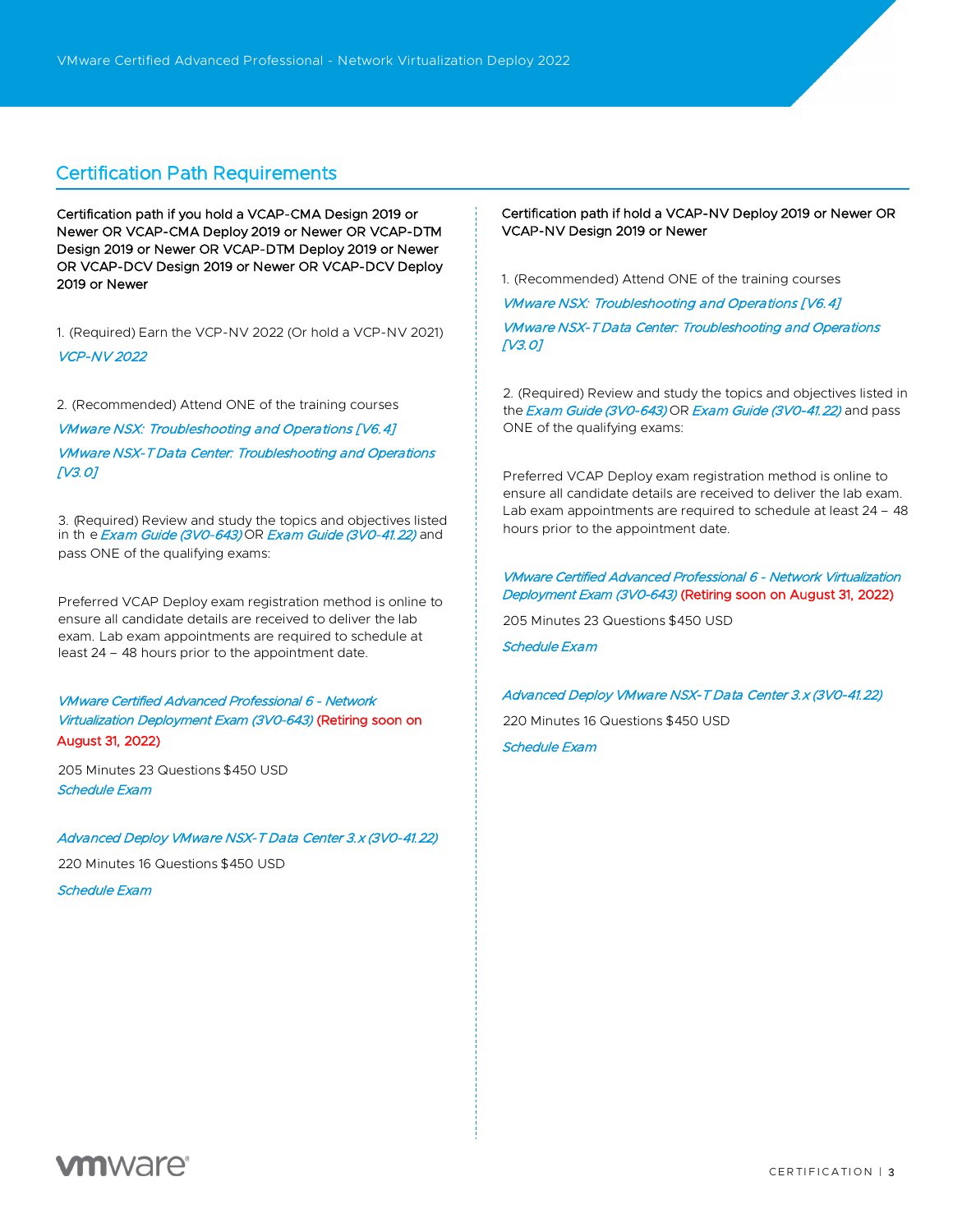# Certification Path Requirements

### Certification path if you hold a Cisco Certification

1. (Recommended) Gain experience with NSX technologies

2. (Required) Submit proof that you hold an Active/Non-Expired Cisco CCIE certification

### [Submit proof](https://www.vmware.com/learning/certification/cisco-verification-request-vcap-nv.html)

3. (Required) Review and study the topics and objectives listed in th e *[Exam Guide \(3V0-643\)](https://www.vmware.com/content/dam/digitalmarketing/vmware/en/pdf/certification/vmw-vcap6-nv-deploy-3v0-643-guide.pdf)* OR *Exam Guide (3V0-41.22)* and<br>pass ONE of the qualifying exams:

Preferred VCAP Deploy exam registration method is online to ensure all candidate details are received to deliver the lab exam. Lab exam appointments are required to schedule at least 24 – 48 hours prior to the appointment date.

# [VMware Certified Advanced Professional 6 - Network](https://www.vmware.com/learning/certification/vcap6-nv-deploy-exam.html) [Virtualization Deployment Exam \(3V0-643\)](https://www.vmware.com/learning/certification/vcap6-nv-deploy-exam.html) (Retiring soon on August 31, 2022)

205 Minutes 23 Questions \$450 USD

[Schedule Exam](http://mylearn.vmware.com/quiz.cfm?item=75261) 

### [Advanced Deploy VMware NSX-T Data Center 3.x \(3V0-41.22\)](https://www.vmware.com/learning/certification/vcap-nv-deploy-3x-exam.html)

220 Minutes 16 Questions \$450 USD

[Schedule Exam](http://mylearn.vmware.com/quiz.cfm?item=98366)